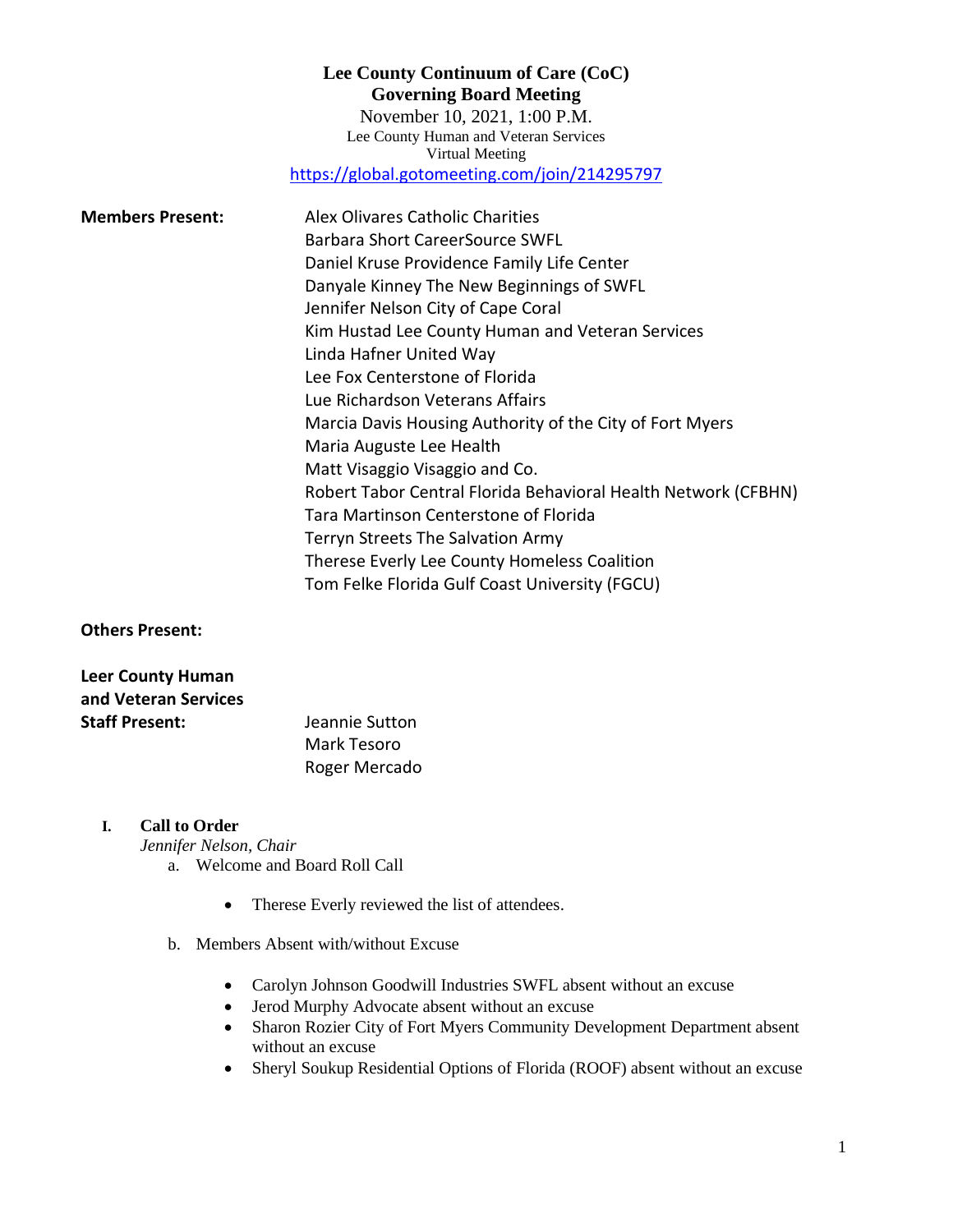### **Lee County Continuum of Care (CoC) Governing Board Meeting** November 10, 2021, 1:00 P.M. Lee County Human and Veteran Services Virtual Meeting <https://global.gotomeeting.com/join/214295797>

#### *Public Comment-* None

### **II. Approval of Meeting Minutes\*(October)**

*Jennifer Nelson, Chair*

**ACTION:** Alex Olivares made the motion to approve meeting minutes. Tara Martinson seconded the motion. Motion passed unanimously.

#### **III. Introduce New Board Member\* –**

*Mark Tesoro*

- a. Karen Hawes (Previous Lee County Manager/Previous Dir., Human and Veteran Services)
- b. Adina Bridges (Park Royal/Acadia Healthcare)
- c. Stefanie Ink Edwards (Dir., Community Cooperative)
- d. Carl Baxter (BCW Enterprise and Consulting)

 **ACTION:** Therese Everly made the motion to approve the four new Board Members. Linda Hafner seconded the motion. Motion passed unanimously.

# **IV. Lee County Homeless Coalition – General CoC Membership**

*Therese Everly*

They were recognized with the resolution by the Board of County Commissioners on November 2, regarding Homeless and Hunger Awareness Month.

On December  $21^{st}$  they will have their  $25^{th}$  annual Homeless Vigil on the courthouse steps. They are looking to build awareness of the individuals that have passed away last year.

They continue to grow their membership with new members coming onboard. They are growing a wish list of needs that their partner agencies need. They're getting leads every day from generous donors in the community that want to fill those gaps.

They are focused on their big event Homeless Services Day and Veteran Standdown to take place January 29<sup>th.</sup> They are trying to do something new this year by partnering with Lee County Clerk of Courts and Lee County Tax Collectors office to bring Amnesty Traffic Court for Veterans and Homeless to be able to get their drivers licenses reinstated.

They are working on streamlining a process for their Data Committee, doing the monthly work within the General Continuum of Care (CoC), reporting up to the Performance Evaluation Ranking Committee (PERC) then goes to the Continuum of Care (CoC) Governing Board for the decision making.

Their Resource Committee continues to build and update their green booklet and working towards a landlord initiative.